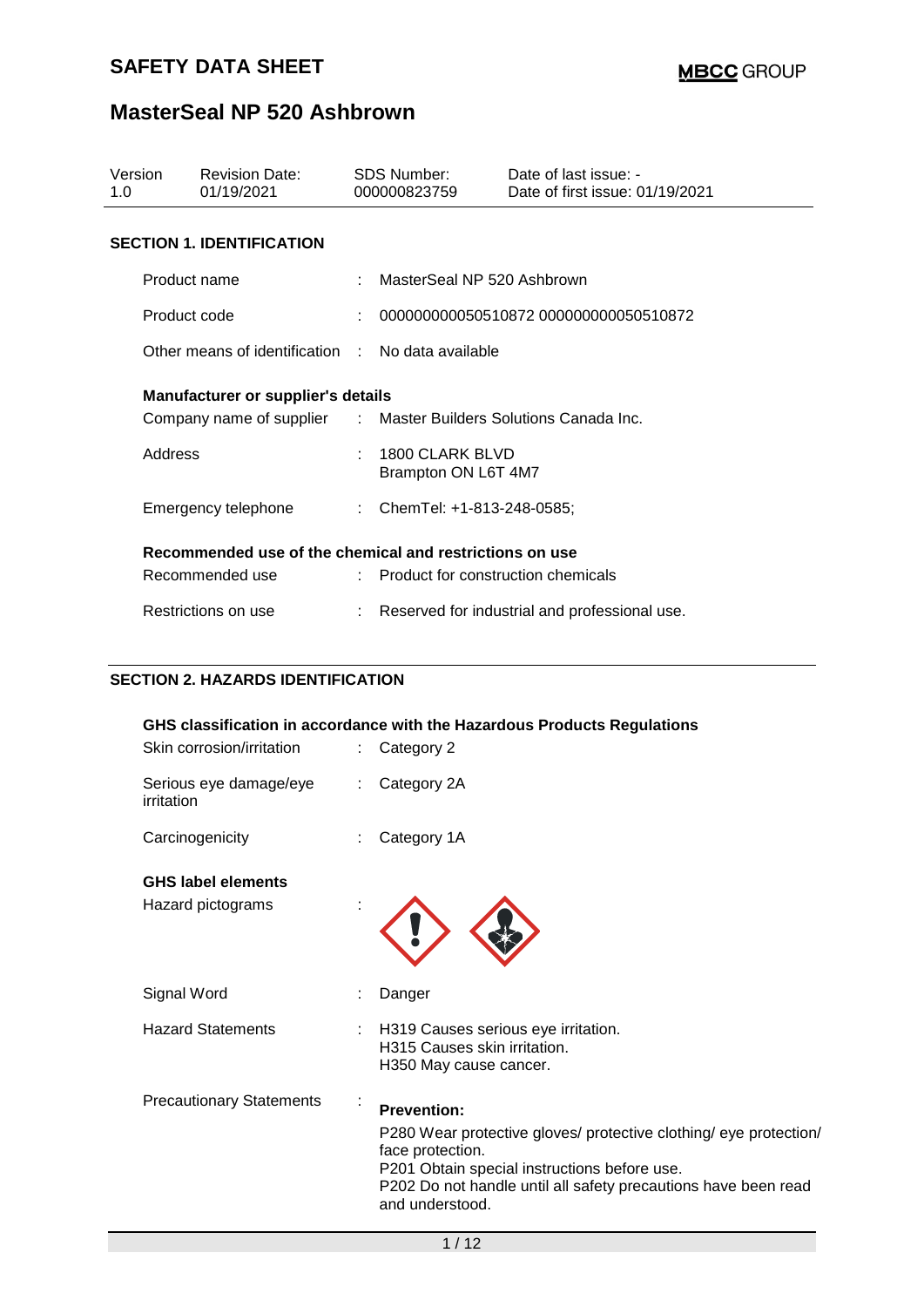| Version<br>1.0 | <b>Revision Date:</b><br>01/19/2021                      | <b>SDS Number:</b>                                                                     | 000000823759                         |  | Date of last issue: -<br>Date of first issue: 01/19/2021    |  |  |
|----------------|----------------------------------------------------------|----------------------------------------------------------------------------------------|--------------------------------------|--|-------------------------------------------------------------|--|--|
|                |                                                          |                                                                                        | handling.                            |  | P264 Wash face, hands and any exposed skin thoroughly after |  |  |
|                |                                                          |                                                                                        | <b>Response:</b>                     |  |                                                             |  |  |
|                |                                                          |                                                                                        | CENTER/doctor.                       |  | P308 + P311 IF exposed or concerned: Call a POISON          |  |  |
|                | Storage:<br>P405 Store locked up.                        |                                                                                        |                                      |  |                                                             |  |  |
|                |                                                          |                                                                                        | Disposal:                            |  |                                                             |  |  |
|                |                                                          | P501 Dispose of contents/container to appropriate hazardous<br>waste collection point. |                                      |  |                                                             |  |  |
|                | <b>Other hazards</b>                                     |                                                                                        |                                      |  |                                                             |  |  |
|                | None known.                                              |                                                                                        |                                      |  |                                                             |  |  |
|                | <b>SECTION 3. COMPOSITION/INFORMATION ON INGREDIENTS</b> |                                                                                        |                                      |  |                                                             |  |  |
|                | Chemical nature                                          |                                                                                        | No applicable information available. |  |                                                             |  |  |
|                | <b>Components</b>                                        |                                                                                        |                                      |  |                                                             |  |  |
|                | Chemical name                                            |                                                                                        | CAS-No.                              |  | Concentration (% w/w)                                       |  |  |
|                | Limestone                                                |                                                                                        | 1317-65-3                            |  | $>= 1 - 3$                                                  |  |  |
| aliph.         | solvent naphtha (petroleum), medium                      |                                                                                        | 64742-88-7                           |  | $>= 0.3 - 5$                                                |  |  |

Titanium dioxide 13463-67-7 >= 0 - < 3 Quartz (SiO2) |14808-60-7 | >= 0 - < 1

## **SECTION 4. FIRST AID MEASURES**

| General advice          | Move out of dangerous area.<br>Show this material safety data sheet to the doctor in attend-<br>ance.<br>Do not leave the victim unattended.                                                |
|-------------------------|---------------------------------------------------------------------------------------------------------------------------------------------------------------------------------------------|
| If inhaled              | No applicable information available.                                                                                                                                                        |
|                         | If unconscious, place in recovery position and seek medical<br>advice.<br>If symptoms persist, call a physician.                                                                            |
| In case of skin contact | : If skin irritation persists, call a physician.<br>If on skin, rinse well with water.<br>If on clothes, remove clothes.                                                                    |
| In case of eye contact  | Immediately flush eye(s) with plenty of water.<br>Remove contact lenses.<br>Protect unharmed eye.<br>Keep eye wide open while rinsing.<br>If eye irritation persists, consult a specialist. |
| If swallowed            | Induce vomiting immediately and call a physician.                                                                                                                                           |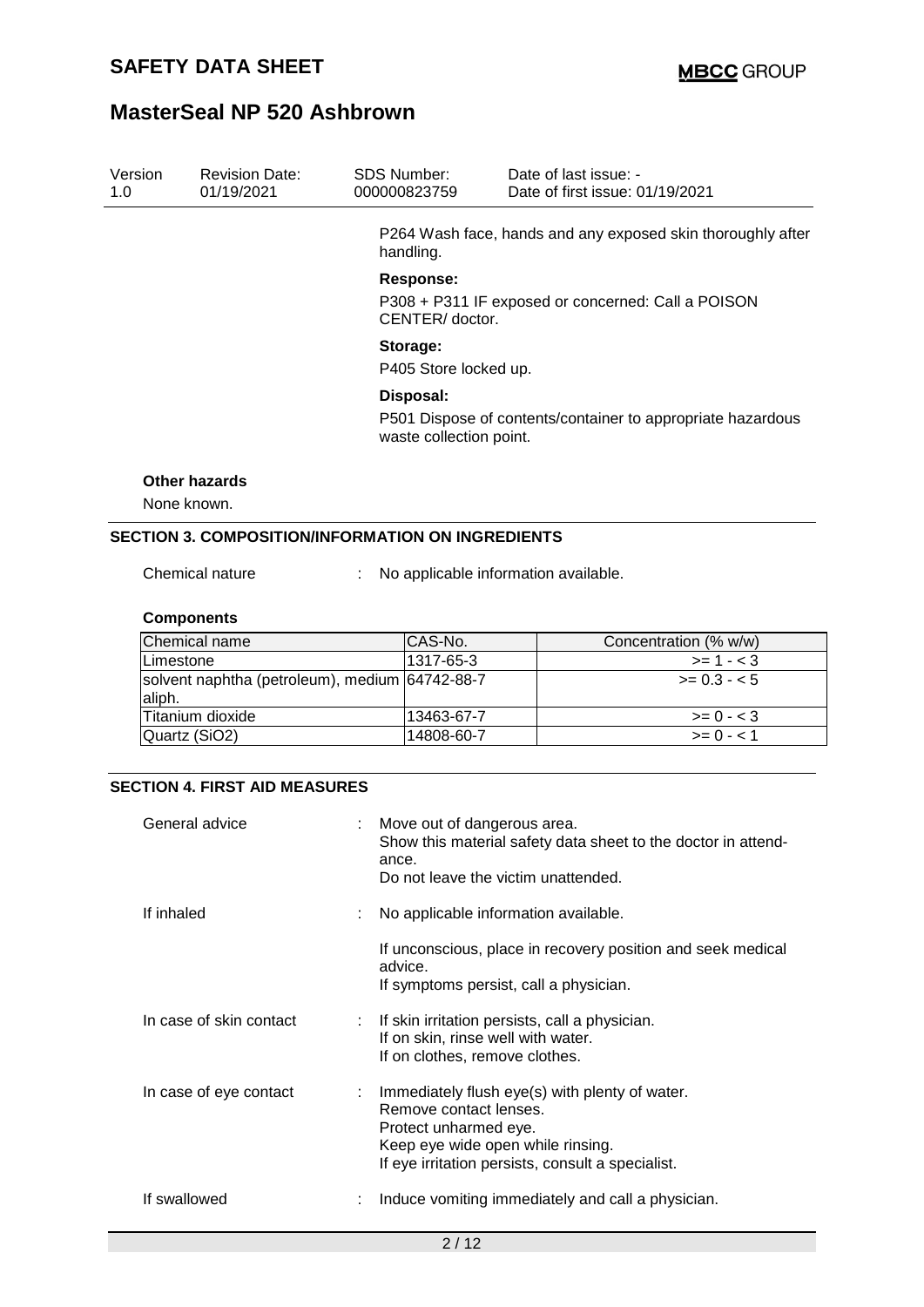| Version<br>1.0 |         | <b>Revision Date:</b><br>01/19/2021                    |    | <b>SDS Number:</b><br>000000823759 | Date of last issue: -<br>Date of first issue: 01/19/2021                                                                                                                             |
|----------------|---------|--------------------------------------------------------|----|------------------------------------|--------------------------------------------------------------------------------------------------------------------------------------------------------------------------------------|
|                |         |                                                        |    | Keep respiratory tract clear.      | Do not give milk or alcoholic beverages.<br>Never give anything by mouth to an unconscious person.<br>If symptoms persist, call a physician.<br>Take victim immediately to hospital. |
|                | delayed | Most important symptoms<br>and effects, both acute and | ÷. | None known.                        |                                                                                                                                                                                      |
|                |         | Notes to physician                                     |    | Treat symptomatically.             |                                                                                                                                                                                      |
|                |         | <b>SECTION 5. FIRE-FIGHTING MEASURES</b>               |    |                                    |                                                                                                                                                                                      |
|                |         | Suitable extinguishing media :                         |    | Water spray<br>n                   |                                                                                                                                                                                      |

|                                                     | Dry powder<br>Foam<br>Carbon dioxide (CO2)                                                                                                             |
|-----------------------------------------------------|--------------------------------------------------------------------------------------------------------------------------------------------------------|
| Unsuitable extinguishing<br>media                   | High volume water jet                                                                                                                                  |
| Hazardous combustion prod- :<br>ucts                | harmful vapours<br>nitrogen oxides<br>fumes/smoke<br>carbon black                                                                                      |
| Further information                                 | Standard procedure for chemical fires.<br>Use extinguishing measures that are appropriate to local cir-<br>cumstances and the surrounding environment. |
| Special protective equipment :<br>for fire-fighters | Wear self-contained breathing apparatus for firefighting if nec-<br>essary.                                                                            |
|                                                     |                                                                                                                                                        |

### **SECTION 6. ACCIDENTAL RELEASE MEASURES**

| tive equipment and emer-<br>gency procedures             | Personal precautions, protec- : Use personal protective equipment.                                                                                                                           |
|----------------------------------------------------------|----------------------------------------------------------------------------------------------------------------------------------------------------------------------------------------------|
| Environmental precautions                                | : Prevent product from entering drains.<br>Prevent further leakage or spillage if safe to do so.<br>If the product contaminates rivers and lakes or drains inform<br>respective authorities. |
| Methods and materials for<br>containment and cleaning up | Soak up with inert absorbent material (e.g. sand, silica gel,<br>acid binder, universal binder, sawdust).<br>Keep in suitable, closed containers for disposal.                               |

### **SECTION 7. HANDLING AND STORAGE**

| Advice on protection against | Normal measures for preventive fire protection. |
|------------------------------|-------------------------------------------------|
| fire and explosion           |                                                 |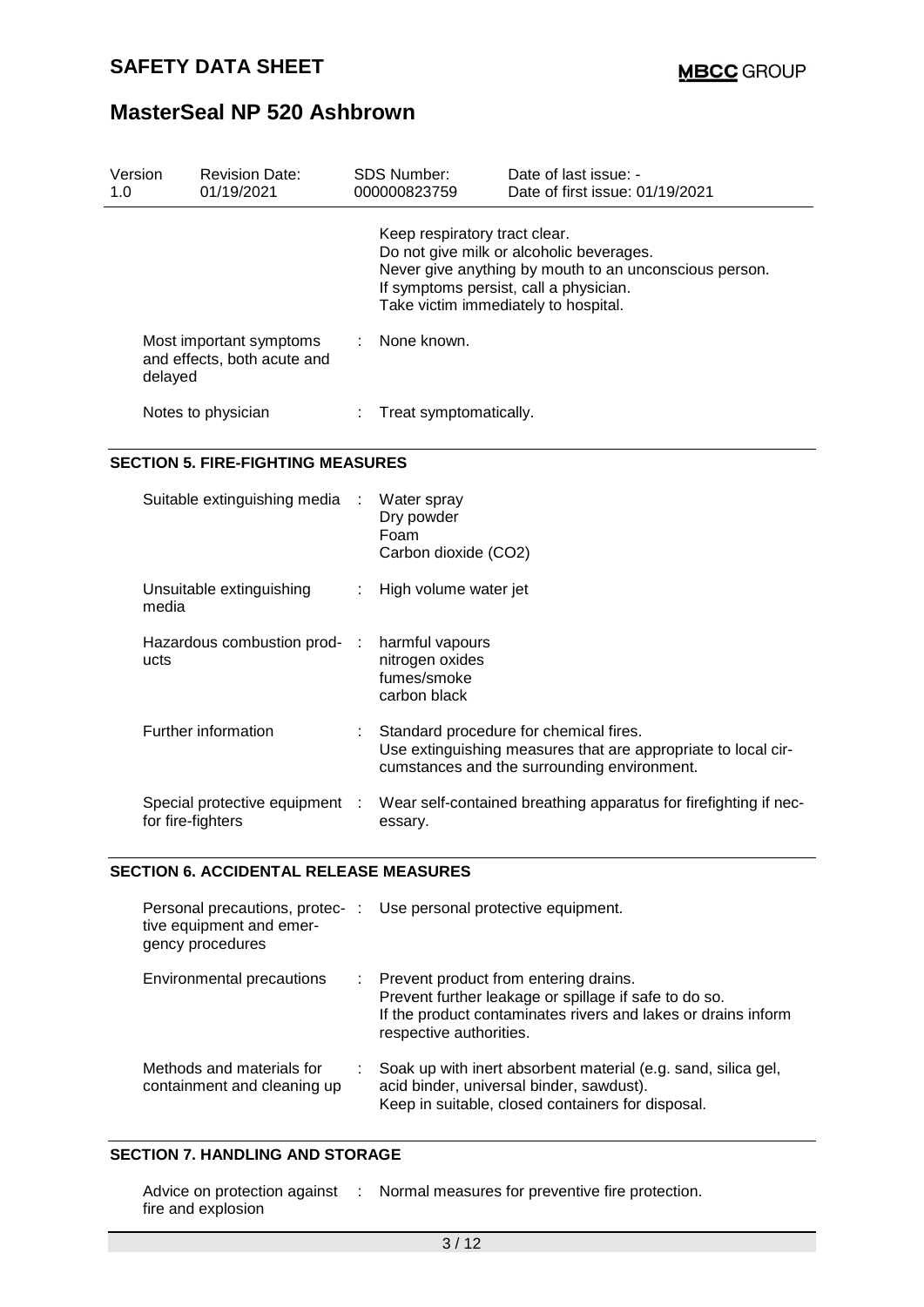## **SAFETY DATA SHEET**

# **MasterSeal NP 520 Ashbrown**

| Version<br>1.0 | <b>Revision Date:</b><br>01/19/2021            | <b>SDS Number:</b><br>000000823759                                                                    | Date of last issue: -<br>Date of first issue: 01/19/2021                                                                                                                                                                           |
|----------------|------------------------------------------------|-------------------------------------------------------------------------------------------------------|------------------------------------------------------------------------------------------------------------------------------------------------------------------------------------------------------------------------------------|
|                | Advice on safe handling                        | : Do not breathe vapors/dust.<br>Avoid contact with skin and eyes.<br>plication area.<br>regulations. | Avoid exposure - obtain special instructions before use.<br>For personal protection see section 8.<br>Smoking, eating and drinking should be prohibited in the ap-<br>Dispose of rinse water in accordance with local and national |
|                | Conditions for safe storage                    | place.<br>Observe label precautions.<br>the technological safety standards.                           | Keep container tightly closed in a dry and well-ventilated<br>Electrical installations / working materials must comply with                                                                                                        |
|                | Further information on stor-<br>age conditions | place.<br>Protect from direct sunlight.<br>Store protected against freezing.                          | Keep only in the original container in a cool, well-ventilated                                                                                                                                                                     |
|                | Materials to avoid                             |                                                                                                       | Observe TRGS 509/510 storage rules.                                                                                                                                                                                                |
| age stability  | Further information on stor-                   |                                                                                                       | No decomposition if stored and applied as directed.                                                                                                                                                                                |

## **SECTION 8. EXPOSURE CONTROLS/PERSONAL PROTECTION**

## **Ingredients with workplace control parameters**

| Components | CAS-No.   | Value type<br>(Form of<br>exposure)          | Control parame-<br>ters / Permissible<br>concentration | <b>Basis</b>                                |
|------------|-----------|----------------------------------------------|--------------------------------------------------------|---------------------------------------------|
| Limestone  | 1317-65-3 | <b>REL</b> value<br>(Respirable)             | $5 \text{ mg/m}$ 3                                     | <b>NIOSH</b>                                |
|            |           | <b>REL</b> value<br>(Total)                  | $10$ mg/m $3$                                          | <b>NIOSH</b>                                |
|            |           | PEL (Respir-<br>able fraction)               | $5$ mg/m $3$                                           | <b>29 CFR</b><br>1910.1000<br>$(Table Z-1)$ |
|            |           | PEL (Total<br>dust)                          | $15 \text{ mg/m}$                                      | <b>29 CFR</b><br>1910.1000<br>(Table Z-1)   |
|            |           | <b>TWA value</b><br>(Respirable<br>fraction) | $5$ mg/m $3$                                           | <b>29 CFR</b><br>1910.1000<br>(Table Z-1-A) |
|            |           | <b>TWA value</b><br>(Total dust)             | $15$ mg/m $3$                                          | <b>29 CFR</b><br>1910.1000<br>(Table Z-1-A) |
|            |           | TWA                                          | $10$ mg/m $3$                                          | CA AB OEL                                   |
|            |           | TWAEV (to-<br>tal dust)                      | $10$ mg/m $3$                                          | CA QC OEL                                   |
|            |           | <b>TWA (Total</b><br>dust)                   | $10$ mg/m $3$                                          | CA BC OEL                                   |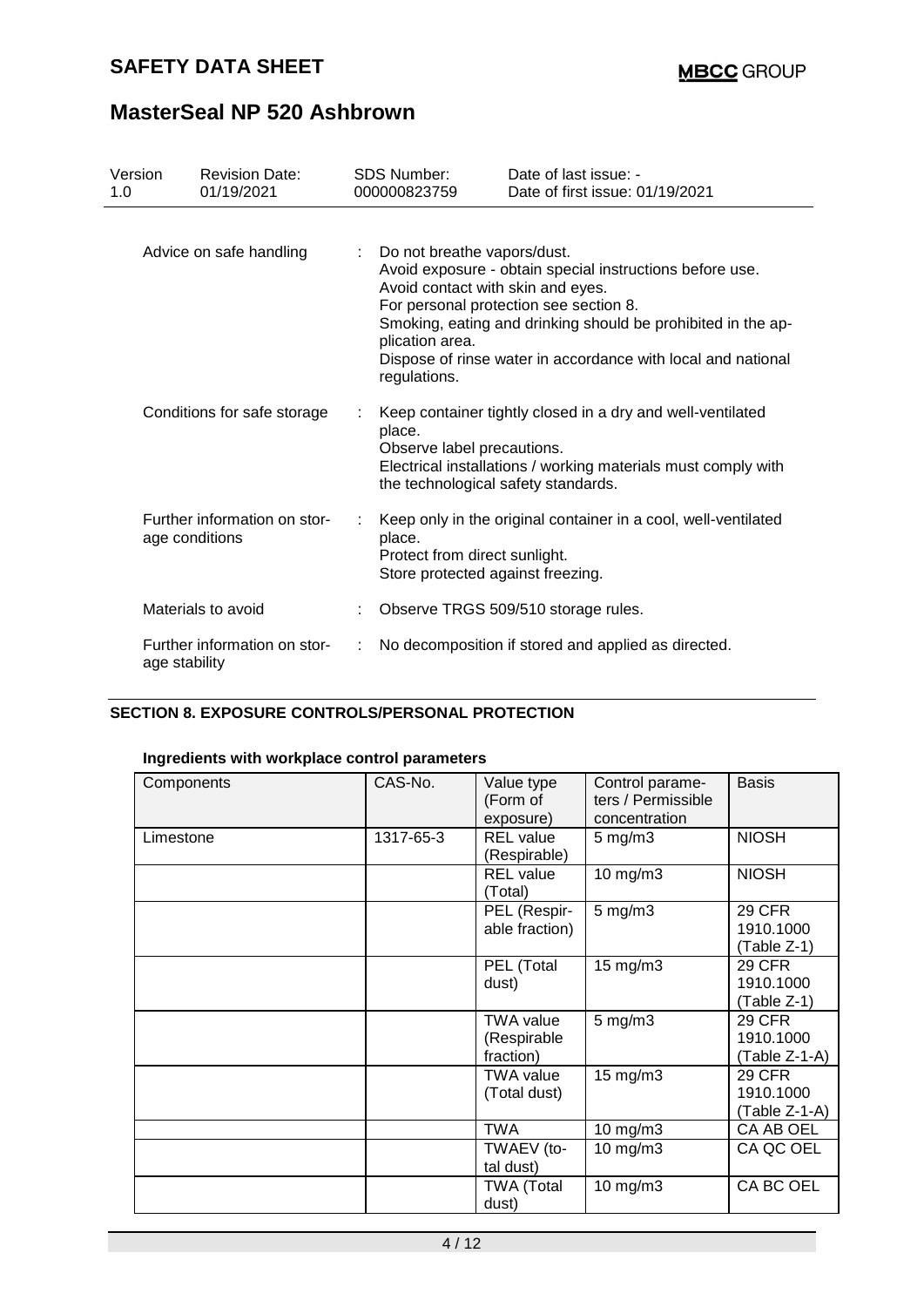| Version<br>1.0 | <b>Revision Date:</b><br>01/19/2021           | SDS Number:<br>000000823759                  | Date of last issue: -                              | Date of first issue: 01/19/2021           |                                             |
|----------------|-----------------------------------------------|----------------------------------------------|----------------------------------------------------|-------------------------------------------|---------------------------------------------|
|                |                                               |                                              | TWA (respir-<br>able dust<br>fraction)             | $3$ mg/m $3$                              | CA BC OEL                                   |
|                |                                               |                                              | <b>STEL</b>                                        | $20 \text{ mg/m}$                         | CA BC OEL                                   |
|                | Titanium dioxide                              | 13463-67-7                                   | <b>TWA value</b>                                   | 10 mg/m3                                  | <b>ACGIHTLV</b>                             |
|                |                                               |                                              | PEL (Total<br>dust)                                | 15 mg/m3                                  | <b>29 CFR</b><br>1910.1000<br>(Table Z-1)   |
|                |                                               |                                              | TWA value<br>(Total dust)                          | 10 mg/m3                                  | <b>29 CFR</b><br>1910.1000<br>(Table Z-1-A) |
|                |                                               |                                              | <b>TWA</b>                                         | 10 mg/m3                                  | CA AB OEL                                   |
|                |                                               |                                              | <b>TWA (Total</b><br>dust)                         | 10 mg/m3                                  | CA BC OEL                                   |
|                |                                               |                                              | TWA (respir-<br>able dust<br>fraction)             | $3$ mg/m $3$                              | <b>CA BC OEL</b>                            |
|                |                                               |                                              | TWAEV (to-<br>tal dust)                            | 10 mg/m3                                  | CA QC OEL                                   |
|                |                                               |                                              | <b>TWA</b>                                         | $10$ mg/m $3$<br>(Titanium dioxide)       | <b>ACGIH</b>                                |
| Quartz (SiO2)  | 14808-60-7                                    | <b>TWA value</b><br>(Respirable<br>fraction) | $0.025$ mg/m3                                      | <b>ACGIHTLV</b>                           |                                             |
|                |                                               |                                              | <b>TWA value</b>                                   | $0.05$ mg/m $3$<br>(Respirable dust)      | <b>29 CFR</b><br>1910.1001-<br>1050         |
|                |                                               |                                              | <b>OSHA Action</b><br>level                        | $0.025$ mg/m3<br>(Respirable dust)        | <b>29 CFR</b><br>1910.1001-<br>1050         |
|                |                                               |                                              | <b>REL</b> value<br>(Respirable<br>dust)           | $0.05$ mg/m $3$                           | <b>NIOSH</b>                                |
|                |                                               |                                              | TWA (Res-<br>pirable par-<br>ticulates)            | 0.025 mg/m3                               | CA AB OEL                                   |
|                |                                               |                                              | TWA (Res-<br>pirable frac-<br>tion)                | $0.1$ mg/m $3$                            | CA ON OEL                                   |
|                |                                               |                                              | <b>TWAEV</b><br>(respirable<br>dust)               | $0.1$ mg/m $3$                            | CA QC OEL                                   |
|                |                                               |                                              | TWA (Res-<br>pirable)                              | $0.025$ mg/m3<br>(Silica)                 | CA BC OEL                                   |
|                |                                               |                                              | TWA (Res-<br>pirable par-<br>ticulate mat-<br>ter) | $0.025$ mg/m3<br>(Silica)                 | <b>ACGIH</b>                                |
|                | solvent naphtha (petroleum),<br>medium aliph. | 64742-88-7                                   | Skin Desig-<br>nation (Non-<br>aerosol)            |                                           | <b>ACGIHTLV</b>                             |
|                |                                               |                                              | <b>TWA value</b><br>(Non-<br>aerosol)              | 200 mg/m3<br>(total hydrocarbon<br>vapor) | <b>ACGIHTLV</b>                             |
|                |                                               |                                              |                                                    |                                           |                                             |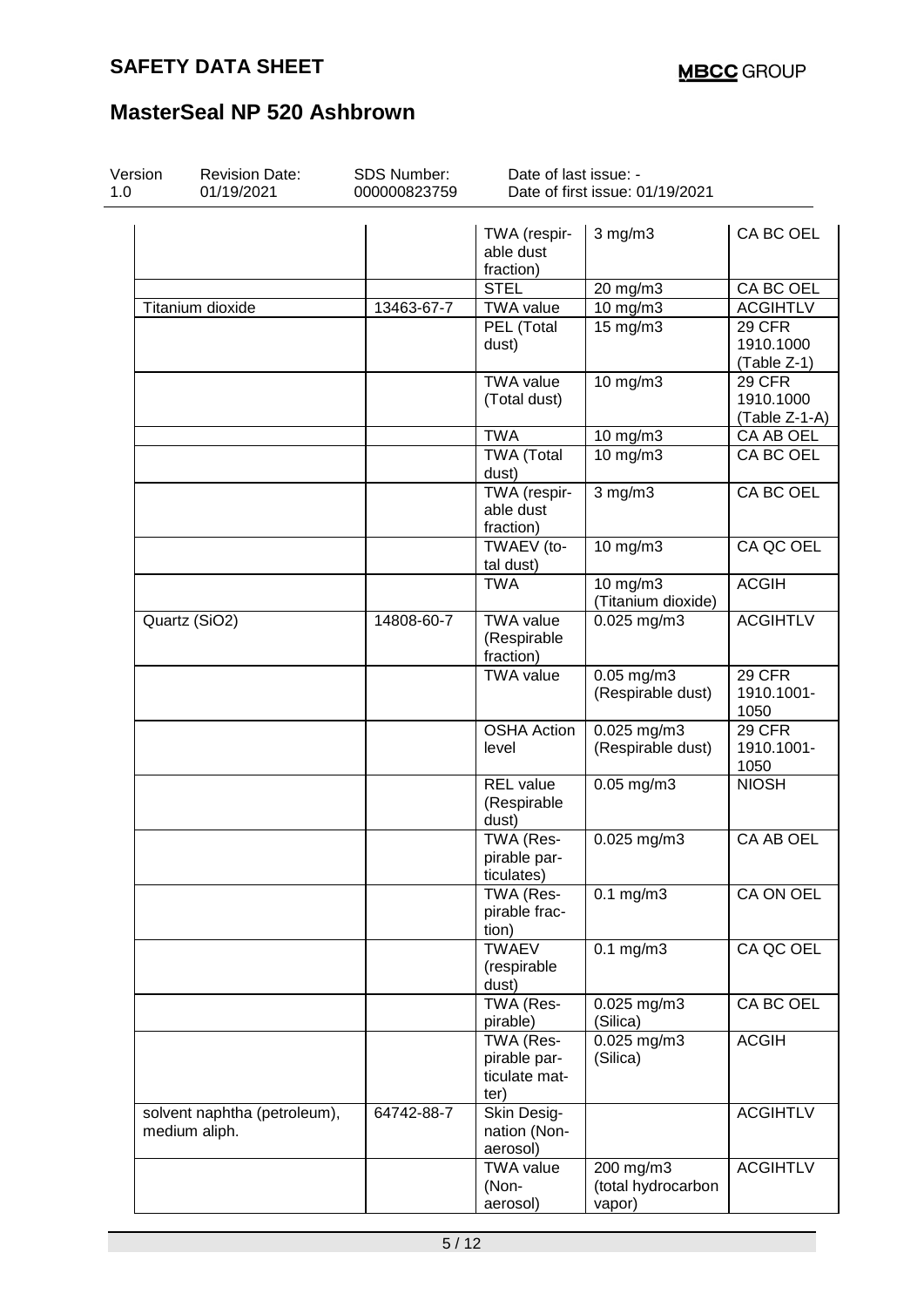| Version<br>1.0 | <b>Revision Date:</b><br>01/19/2021                | <b>SDS Number:</b><br>000000823759 |                                                                                                                                                | Date of last issue: -<br>Date of first issue: 01/19/2021    |                                                                                                                                                                                                                             |                                           |  |
|----------------|----------------------------------------------------|------------------------------------|------------------------------------------------------------------------------------------------------------------------------------------------|-------------------------------------------------------------|-----------------------------------------------------------------------------------------------------------------------------------------------------------------------------------------------------------------------------|-------------------------------------------|--|
|                |                                                    |                                    |                                                                                                                                                | <b>REL</b> value                                            | 100 ppm<br>400 mg/m3                                                                                                                                                                                                        | <b>NIOSH</b>                              |  |
|                |                                                    |                                    |                                                                                                                                                | <b>PEL</b>                                                  | 100 ppm<br>400 mg/m3                                                                                                                                                                                                        | <b>29 CFR</b><br>1910.1000<br>(Table Z-1) |  |
|                |                                                    |                                    |                                                                                                                                                | <b>TWA</b>                                                  | 200 mg/m3<br>(total hydrocarbon<br>vapor)                                                                                                                                                                                   | CA AB OEL                                 |  |
|                |                                                    |                                    |                                                                                                                                                | <b>TWA</b>                                                  | 525 mg/m3                                                                                                                                                                                                                   | CA ON OEL                                 |  |
|                |                                                    |                                    |                                                                                                                                                | <b>TWA</b>                                                  | 200 mg/m3<br>(total hydrocarbon<br>vapor)                                                                                                                                                                                   | <b>ACGIH</b>                              |  |
|                | <b>Engineering measures</b>                        |                                    |                                                                                                                                                | No applicable information available.                        |                                                                                                                                                                                                                             |                                           |  |
|                | Personal protective equipment<br>Hand protection   |                                    |                                                                                                                                                |                                                             |                                                                                                                                                                                                                             |                                           |  |
|                | Remarks                                            | ÷                                  |                                                                                                                                                |                                                             | The suitability for a specific workplace should be discussed<br>with the producers of the protective gloves.                                                                                                                |                                           |  |
|                | Eye protection                                     |                                    | Eye wash bottle with pure water<br>Tightly fitting safety goggles<br>Wear face-shield and protective suit for abnormal processing<br>problems. |                                                             |                                                                                                                                                                                                                             |                                           |  |
|                | Skin and body protection                           |                                    | Impervious clothing<br>Choose body protection according to the amount and con-<br>centration of the dangerous substance at the work place.     |                                                             |                                                                                                                                                                                                                             |                                           |  |
|                | Protective measures                                | ÷                                  | rectly.<br>and safety practice.                                                                                                                |                                                             | Avoid contact with the skin, eyes and clothing.<br>No special measures necessary if stored and handled cor-<br>Handle in accordance with good building materials hygiene<br>Wearing of closed work clothing is recommended. |                                           |  |
|                | Hygiene measures                                   |                                    |                                                                                                                                                | When using do not eat or drink.<br>When using do not smoke. | Wash hands before breaks and at the end of workday.                                                                                                                                                                         |                                           |  |
|                | <b>SECTION 9. PHYSICAL AND CHEMICAL PROPERTIES</b> |                                    |                                                                                                                                                |                                                             |                                                                                                                                                                                                                             |                                           |  |
|                | Appearance                                         |                                    | paste                                                                                                                                          |                                                             |                                                                                                                                                                                                                             |                                           |  |
| Color          |                                                    |                                    |                                                                                                                                                | various, depending on the colourant                         |                                                                                                                                                                                                                             |                                           |  |
| Odor           |                                                    |                                    | like acrylic                                                                                                                                   |                                                             |                                                                                                                                                                                                                             |                                           |  |

pH : No data available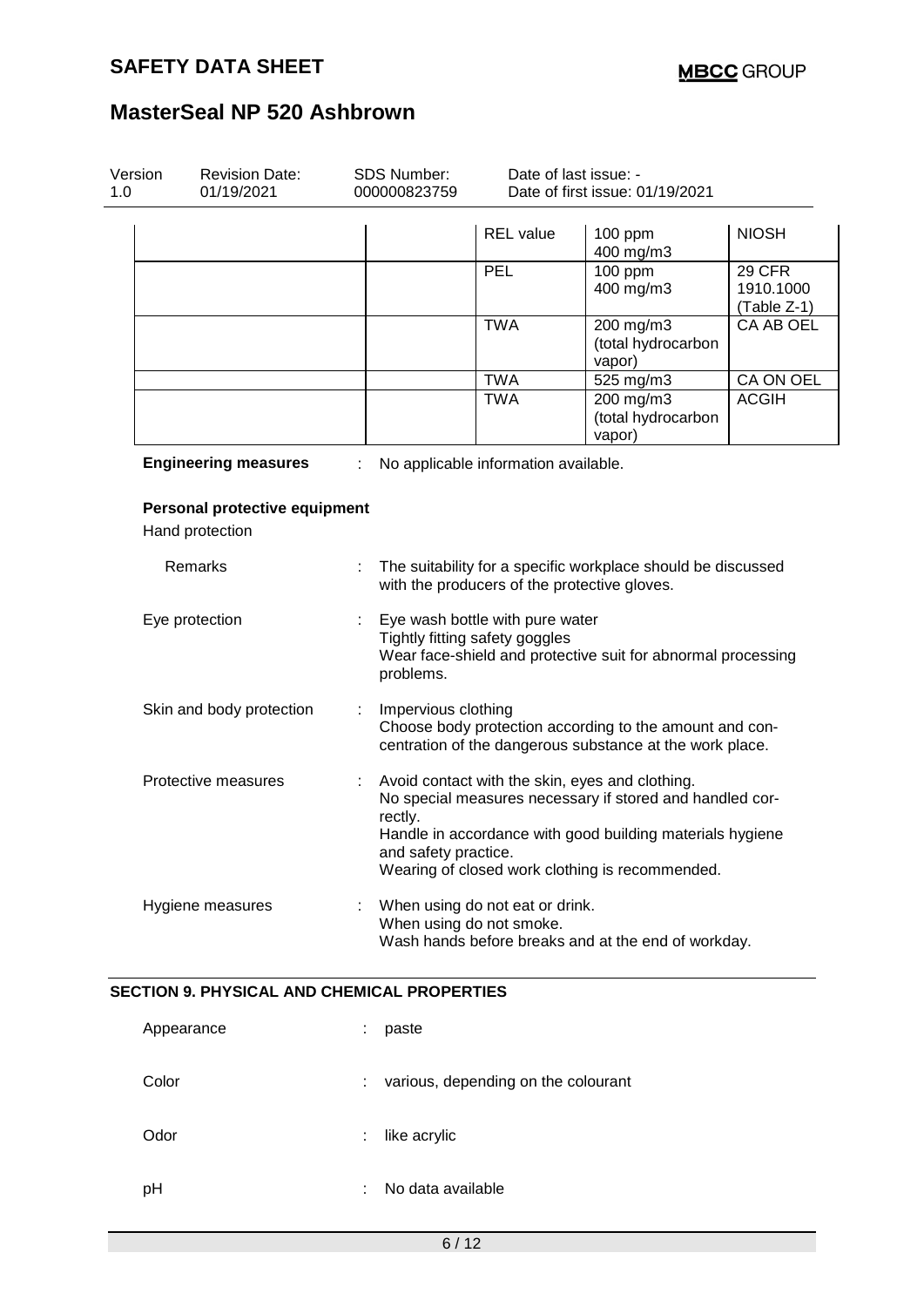# **SAFETY DATA SHEET**

# **MasterSeal NP 520 Ashbrown**

| Version<br>1.0 |                 | <b>Revision Date:</b><br>01/19/2021                 |           | SDS Number:<br>000000823759 | Date of last issue: -<br>Date of first issue: 01/19/2021 |
|----------------|-----------------|-----------------------------------------------------|-----------|-----------------------------|----------------------------------------------------------|
|                | Melting point   |                                                     |           |                             | No applicable information available.                     |
|                | Freezing point  |                                                     |           |                             | No applicable information available.                     |
|                | Boiling point   |                                                     |           |                             | No applicable information available.                     |
|                | Flash point     |                                                     |           | $>94$ °C                    |                                                          |
|                |                 | Evaporation rate                                    |           |                             | No applicable information available.                     |
|                |                 | Flammability (solid, gas)                           |           |                             | No applicable information available.                     |
|                |                 | Upper explosion limit / Upper<br>flammability limit | ÷         |                             | No applicable information available.                     |
|                |                 | Lower explosion limit / Lower<br>flammability limit | $\sim$ 10 |                             | No applicable information available.                     |
|                |                 | Vapor pressure                                      |           |                             | No applicable information available.                     |
|                |                 | Relative vapor density                              |           |                             | No applicable information available.                     |
|                |                 | Relative density                                    |           |                             | No applicable information available.                     |
|                | Solubility(ies) | Water solubility                                    |           | No data available           |                                                          |
|                |                 | Solubility in other solvents                        | ÷         |                             | No applicable information available.                     |
|                | octanol/water   | Partition coefficient: n-                           | ÷         |                             | No applicable information available.                     |
|                |                 | Autoignition temperature                            | ÷         | not determined              |                                                          |
|                |                 | Decomposition temperature                           |           | scribed/indicated.          | : No decomposition if stored and handled as pre-         |
|                | Viscosity       | Viscosity, dynamic                                  |           |                             | No applicable information available.                     |
|                |                 | Viscosity, kinematic                                |           |                             | No applicable information available.                     |
|                |                 | Oxidizing properties                                |           | not determined              |                                                          |
|                |                 | Sublimation point                                   |           |                             | No applicable information available.                     |
|                |                 | Molecular weight                                    |           | No data available           |                                                          |
|                |                 |                                                     |           |                             |                                                          |

## **SECTION 10. STABILITY AND REACTIVITY**

| Reactivity         | : No decomposition if stored and applied as directed. |
|--------------------|-------------------------------------------------------|
| Chemical stability | : No decomposition if stored and applied as directed. |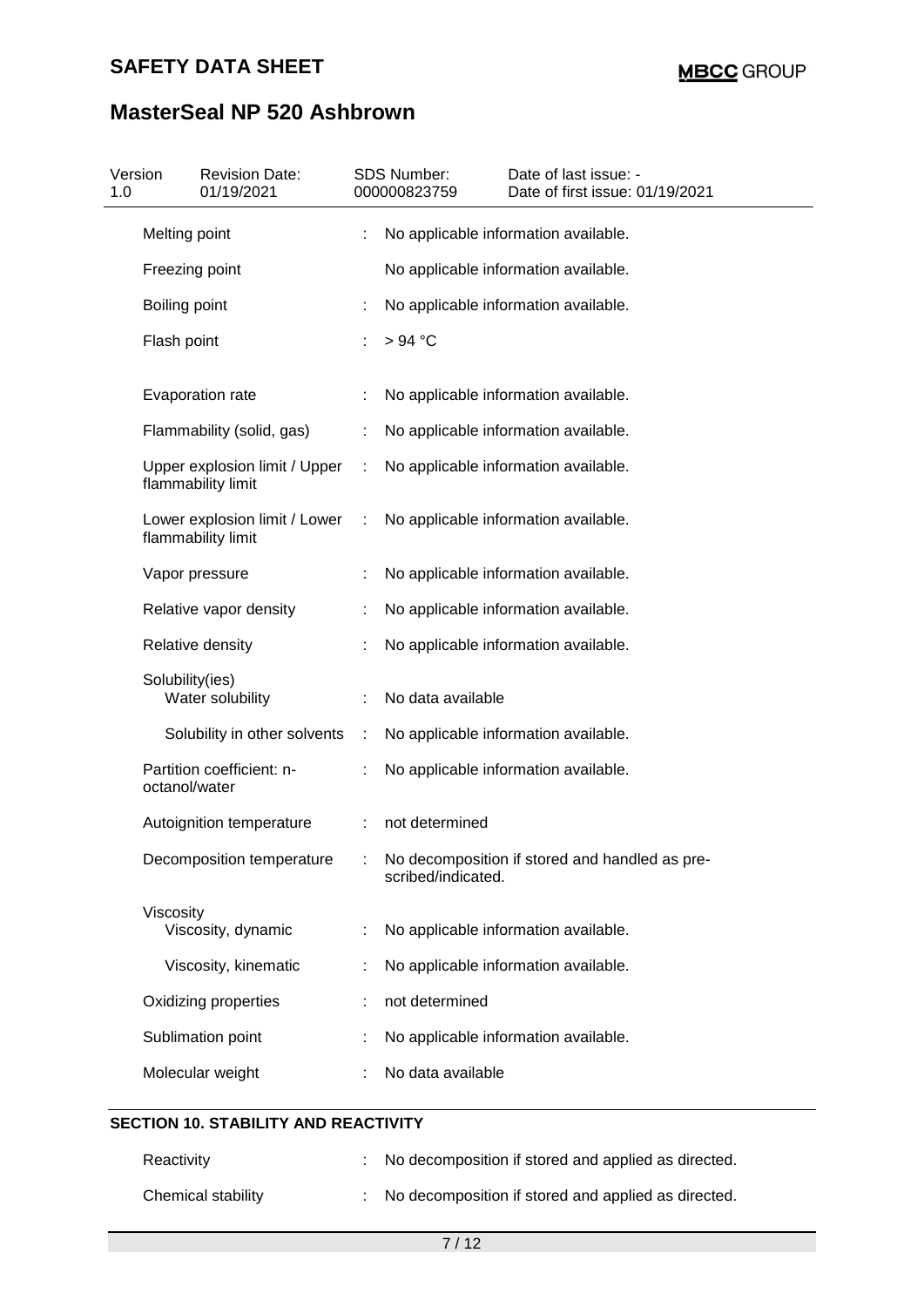| Version<br>1.0 |          | <b>Revision Date:</b><br>01/19/2021 |    | SDS Number:<br>000000823759                                                       | Date of last issue: -<br>Date of first issue: 01/19/2021                             |
|----------------|----------|-------------------------------------|----|-----------------------------------------------------------------------------------|--------------------------------------------------------------------------------------|
|                | tions    |                                     |    |                                                                                   | Possibility of hazardous reac- : No decomposition if stored and applied as directed. |
|                |          | Conditions to avoid                 |    |                                                                                   | : See SDS section 7 - Handling and storage.                                          |
|                |          | Incompatible materials              | ÷. | Strong acids<br>Strong bases<br>Strong oxidizing agents<br>Strong reducing agents |                                                                                      |
|                | products | Hazardous decomposition             |    | as prescribed/indicated.                                                          | : No hazardous decomposition products if stored and handled                          |

### **SECTION 11. TOXICOLOGICAL INFORMATION**

#### **Acute toxicity**

Not classified based on available information.

## **Skin corrosion/irritation**

Causes skin irritation.

#### **Serious eye damage/eye irritation**

Causes serious eye irritation.

#### **Respiratory or skin sensitization**

### **Skin sensitization**

Not classified based on available information.

#### **Respiratory sensitization**

Not classified based on available information.

### **Germ cell mutagenicity**

Not classified based on available information.

### **Carcinogenicity**

May cause cancer.

### **Reproductive toxicity**

Not classified based on available information.

### **STOT-single exposure**

Not classified based on available information.

#### **STOT-repeated exposure**

Not classified based on available information.

#### **Aspiration toxicity**

Not classified based on available information.

## **Product:**

No aspiration hazard expected.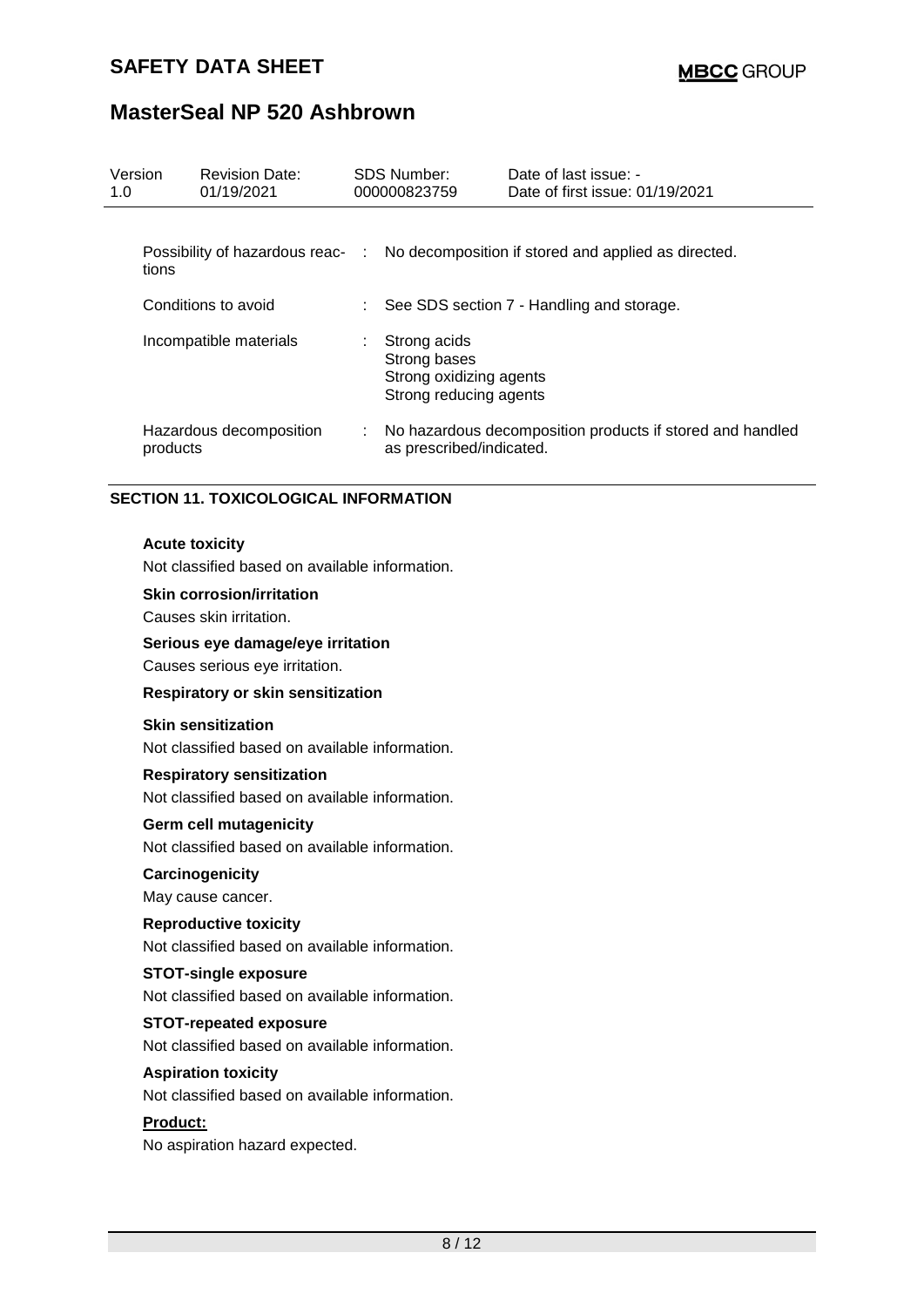## **SAFETY DATA SHEET**

## **MasterSeal NP 520 Ashbrown**

| Version<br>1.0            | <b>Revision Date:</b><br>01/19/2021                       | <b>SDS Number:</b><br>000000823759                | Date of last issue: -<br>Date of first issue: 01/19/2021                                                                                                                                     |  |  |  |  |  |  |
|---------------------------|-----------------------------------------------------------|---------------------------------------------------|----------------------------------------------------------------------------------------------------------------------------------------------------------------------------------------------|--|--|--|--|--|--|
|                           | <b>SECTION 12. ECOLOGICAL INFORMATION</b>                 |                                                   |                                                                                                                                                                                              |  |  |  |  |  |  |
|                           | <b>Ecotoxicity</b>                                        |                                                   |                                                                                                                                                                                              |  |  |  |  |  |  |
|                           | No data available                                         |                                                   |                                                                                                                                                                                              |  |  |  |  |  |  |
|                           | <b>Persistence and degradability</b><br>No data available |                                                   |                                                                                                                                                                                              |  |  |  |  |  |  |
|                           | <b>Bioaccumulative potential</b>                          |                                                   |                                                                                                                                                                                              |  |  |  |  |  |  |
|                           | Components:                                               |                                                   |                                                                                                                                                                                              |  |  |  |  |  |  |
|                           | solvent naphtha (petroleum), medium aliph.:               |                                                   |                                                                                                                                                                                              |  |  |  |  |  |  |
|                           | Partition coefficient: n-<br>octanol/water                | t.                                                | Remarks: not applicable for mixtures                                                                                                                                                         |  |  |  |  |  |  |
|                           | <b>Mobility in soil</b><br>No data available              |                                                   |                                                                                                                                                                                              |  |  |  |  |  |  |
|                           | Other adverse effects                                     |                                                   |                                                                                                                                                                                              |  |  |  |  |  |  |
| <b>Product:</b><br>mation | Additional ecological infor-                              | ÷<br>harmful to aquatic organisms.<br>components. | There is a high probability that the product is not acutely<br>The product has not been tested. The statements on ecotoxi-<br>cology have been derived from the properties of the individual |  |  |  |  |  |  |

## **SECTION 13. DISPOSAL CONSIDERATIONS**

| <b>Disposal methods</b> |                                                                                                                                                                                                                               |
|-------------------------|-------------------------------------------------------------------------------------------------------------------------------------------------------------------------------------------------------------------------------|
| Waste from residues     | Dispose of in accordance with national, state and local regula-<br>tions.<br>Do not contaminate ponds, waterways or ditches with chemi-<br>cal or used container.<br>Do not discharge into drains/surface waters/groundwater. |
| Contaminated packaging  | Contaminated packaging should be emptied as far as possible<br>and disposed of in the same manner as the sub-<br>stance/product.                                                                                              |

### **SECTION 14. TRANSPORT INFORMATION**

## **International Regulations**

### **IATA-DGR**

Not regulated as a dangerous good

#### **IMDG-Code**

Not regulated as a dangerous good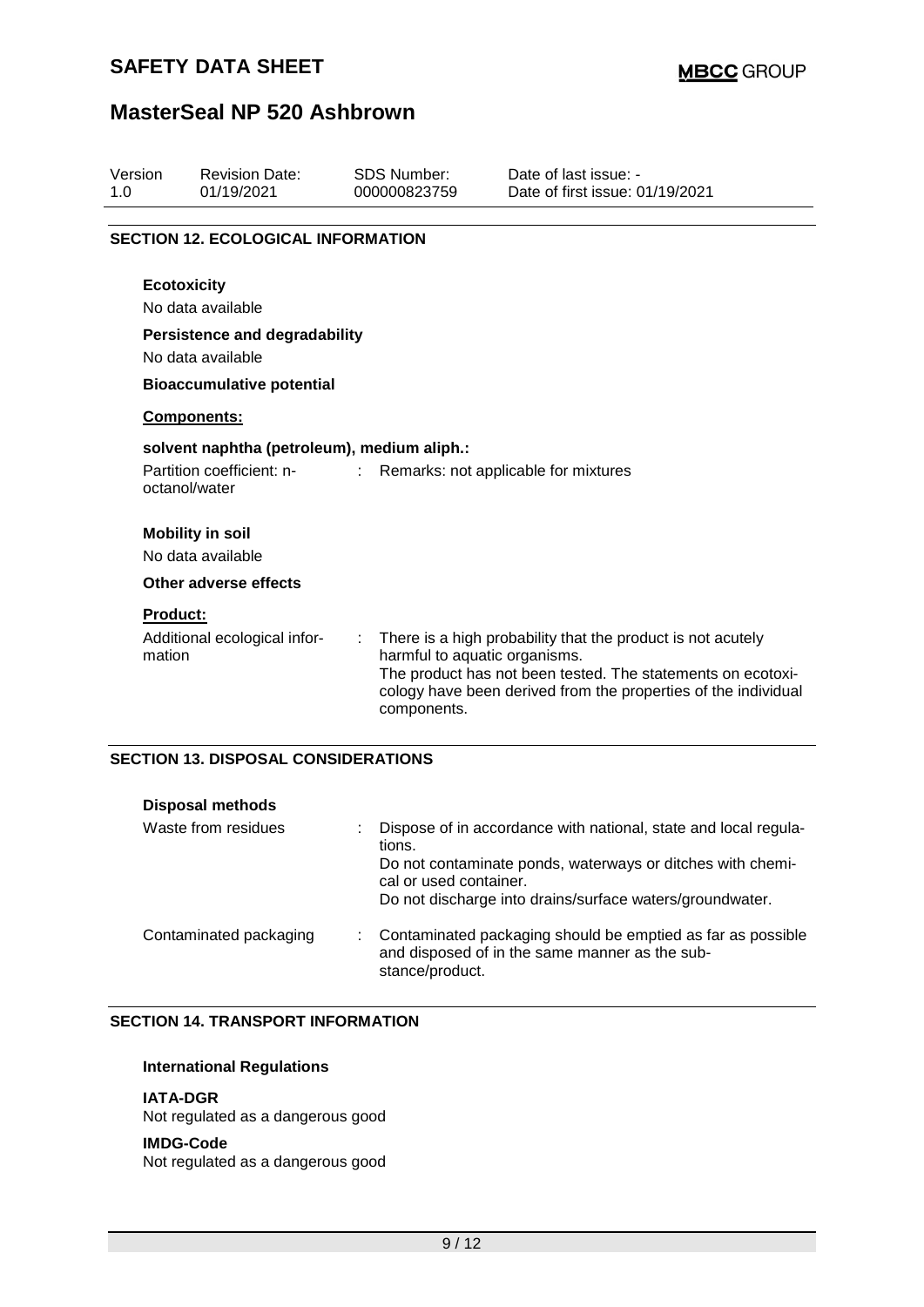| Version<br>1.0                            | <b>Revision Date:</b><br>01/19/2021                                                                                                               | <b>SDS Number:</b><br>000000823759 | Date of last issue: -<br>Date of first issue: 01/19/2021                                                                             |  |  |  |  |  |  |
|-------------------------------------------|---------------------------------------------------------------------------------------------------------------------------------------------------|------------------------------------|--------------------------------------------------------------------------------------------------------------------------------------|--|--|--|--|--|--|
|                                           | Transport in bulk according to Annex II of MARPOL 73/78 and the IBC Code<br>Not applicable for product as supplied.<br><b>Domestic regulation</b> |                                    |                                                                                                                                      |  |  |  |  |  |  |
| <b>TDG</b>                                | Not regulated as a dangerous good                                                                                                                 |                                    |                                                                                                                                      |  |  |  |  |  |  |
| <b>SECTION 15. REGULATORY INFORMATION</b> |                                                                                                                                                   |                                    |                                                                                                                                      |  |  |  |  |  |  |
| DSL                                       |                                                                                                                                                   |                                    | The ingredients of this product are reported in the following inventories:<br>All components of this product are on the Canadian DSL |  |  |  |  |  |  |
| TSCA                                      |                                                                                                                                                   |                                    | All chemical substances in this product are either listed as<br>active on the TSCA Inventory or are in compliance with a             |  |  |  |  |  |  |

TSCA Inventory exemption.

## **SECTION 16. OTHER INFORMATION**

### **Full text of other abbreviations**

| $1-A$                                               |                               | 29 CFR 1910.1000 (Table Z- : OSHA - Table Z-1-A (29 CFR 1910.1000)                                                                                |
|-----------------------------------------------------|-------------------------------|---------------------------------------------------------------------------------------------------------------------------------------------------|
| 29 CFR 1910.1000 (Table Z-<br>1)                    | $\sim 100$                    | OSHA - Table Z-1 (Limits for Air Contaminants) 29 CFR<br>1910.1000                                                                                |
| 29 CFR 1910.1001-1050                               |                               | OSHA - Specifically Regulated Substances (29 CFR<br>1910.1001-1050)                                                                               |
| <b>ACGIH</b>                                        |                               | USA. ACGIH Threshold Limit Values (TLV)                                                                                                           |
| <b>ACGIHTLV</b>                                     |                               | : American Conference of Governmental Industrial Hygienists -<br>threshold limit values (US)                                                      |
| CA AB OEL                                           |                               | Canada. Alberta, Occupational Health and Safety Code (table<br>$2:$ OEL)                                                                          |
| CA BC OEL                                           |                               | Canada. British Columbia OEL                                                                                                                      |
| CA ON OEL                                           |                               | Ontario Table of Occupational Exposure Limits made under<br>the Occupational Health and Safety Act.                                               |
| CA QC OEL                                           |                               | Québec. Regulation respecting occupational health and safe-<br>ty, Schedule 1, Part 1: Permissible exposure values for air-<br>borne contaminants |
| <b>NIOSH</b>                                        |                               | NIOSH Pocket Guide to Chemical Hazards (US)                                                                                                       |
| 29 CFR 1910.1000 (Table Z-<br>1-A) / TWA value      |                               | : Time Weighted Average (TWA):                                                                                                                    |
| 29 CFR 1910.1000 (Table Z-<br>$1)$ / PEL            | $\mathcal{L}_{\mathcal{A}}$ . | Permissible exposure limit                                                                                                                        |
| 29 CFR 1910.1001-1050 /<br><b>OSHA Action level</b> |                               | <b>OSHA Action level:</b>                                                                                                                         |
| 29 CFR 1910.1001-1050 /<br><b>TWA value</b>         |                               | Time Weighted Average (TWA):                                                                                                                      |
| <b>ACGIH / TWA</b>                                  |                               | 8-hour, time-weighted average                                                                                                                     |
| ACGIHTLV / Skin Designa-<br>tion                    | $\mathbb{R}^n$                | Skin Designation:                                                                                                                                 |
| <b>ACGIHTLV / TWA value</b>                         |                               | Time Weighted Average (TWA):                                                                                                                      |
| CA AB OEL / TWA                                     |                               | 8-hour Occupational exposure limit                                                                                                                |
| CA BC OEL / TWA                                     |                               | 8-hour time weighted average                                                                                                                      |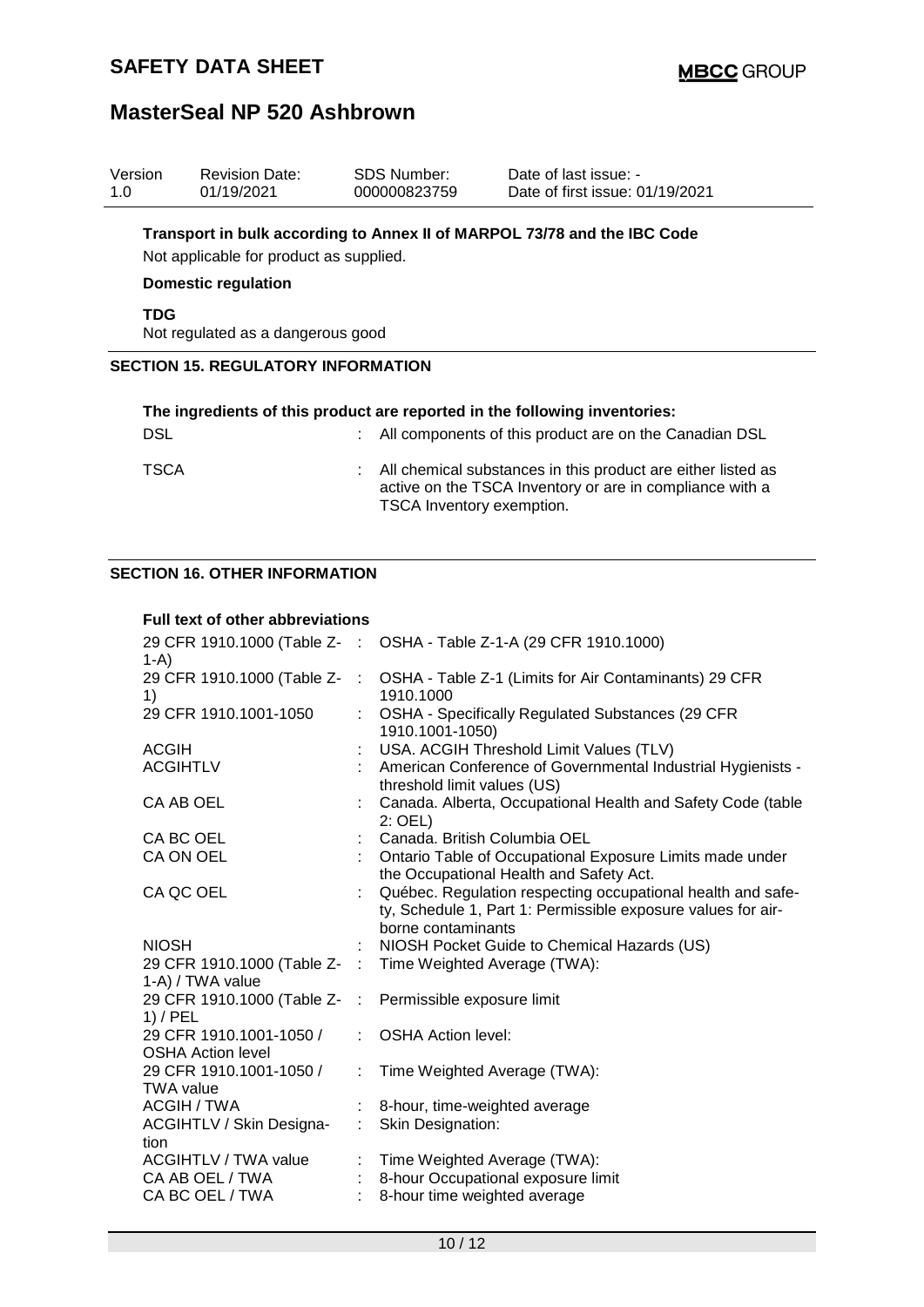| Version | <b>Revision Date:</b>                             | SDS Number:                 | Date of last issue: -                                               |
|---------|---------------------------------------------------|-----------------------------|---------------------------------------------------------------------|
| 1 O     | 01/19/2021                                        | 000000823759                | Date of first issue: 01/19/2021                                     |
|         | CA BC OEL / STEL<br>$C_A$ $C_M$ $C_H$ $C_H$ $R_M$ | : short-term exposure limit | $\overline{1}$ Time Meighted Aussage Limit $\overline{T}(M\Lambda)$ |

| CA ON OEL / TWA<br>: Time-Weighted Average Limit (TWA)      |  |
|-------------------------------------------------------------|--|
| CA QC OEL / TWAEV<br>: Time-weighted average exposure value |  |
| NIOSH / REL value<br>Recommended exposure limit (REL):      |  |

AICS - Australian Inventory of Chemical Substances; ANTT - National Agency for Transport by Land of Brazil; ASTM - American Society for the Testing of Materials; bw - Body weight; CMR - Carcinogen, Mutagen or Reproductive Toxicant; DIN - Standard of the German Institute for Standardisation; DSL - Domestic Substances List (Canada); ECx - Concentration associated with x% response; ELx - Loading rate associated with x% response; EmS - Emergency Schedule; ENCS - Existing and New Chemical Substances (Japan); ErCx - Concentration associated with x% growth rate response; ERG - Emergency Response Guide; GHS - Globally Harmonized System; GLP - Good Laboratory Practice; IARC - International Agency for Research on Cancer; IATA - International Air Transport Association; IBC - International Code for the Construction and Equipment of Ships carrying Dangerous Chemicals in Bulk; IC50 - Half maximal inhibitory concentration; ICAO - International Civil Aviation Organization; IECSC - Inventory of Existing Chemical Substances in China; IMDG - International Maritime Dangerous Goods; IMO - International Maritime Organization; ISHL - Industrial Safety and Health Law (Japan); ISO - International Organisation for Standardization; KECI - Korea Existing Chemicals Inventory; LC50 - Lethal Concentration to 50 % of a test population; LD50 - Lethal Dose to 50% of a test population (Median Lethal Dose); MARPOL - International Convention for the Prevention of Pollution from Ships; n.o.s. - Not Otherwise Specified; Nch - Chilean Norm; NO(A)EC - No Observed (Adverse) Effect Concentration; NO(A)EL - No Observed (Adverse) Effect Level; NOELR - No Observable Effect Loading Rate; NOM - Official Mexican Norm; NTP - National Toxicology Program; NZIoC - New Zealand Inventory of Chemicals; OECD - Organization for Economic Co-operation and Development; OPPTS - Office of Chemical Safety and Pollution Prevention; PBT - Persistent, Bioaccumulative and Toxic substance; PICCS - Philippines Inventory of Chemicals and Chemical Substances; (Q)SAR - (Quantitative) Structure Activity Relationship; REACH - Regulation (EC) No 1907/2006 of the European Parliament and of the Council concerning the Registration, Evaluation, Authorisation and Restriction of Chemicals; SADT - Self-Accelerating Decomposition Temperature; SDS - Safety Data Sheet; TCSI - Taiwan Chemical Substance Inventory; TDG - Transportation of Dangerous Goods; TSCA - Toxic Substances Control Act (United States); UN - United Nations; UNRTDG - United Nations Recommendations on the Transport of Dangerous Goods; vPvB - Very Persistent and Very Bioaccumulative; WHMIS - Workplace Hazardous Materials Information System

Revision Date : 01/19/2021

We support worldwide Responsible Care® initiatives. We value the health and safety of our employees, customers, suppliers and neighbors, and the protection of the environment. Our commitment to Responsible Care is integral to conducting our business and operating our facilities in a safe and environmentally responsible fashion, supporting our customers and suppliers in ensuring the safe and environmentally sound handling of our products, and minimizing the impact of our operations on society and the environment during production, storage, transport, use and disposal of our products.

IMPORTANT: WHILE THE DESCRIPTIONS, DESIGNS, DATA AND INFORMATION CONTAINED HEREIN ARE PRESENTED IN GOOD FAITH AND BELIEVED TO BE ACCURATE , IT IS PROVIDED FOR YOUR GUIDANCE ONLY. BECAUSE MANY FACTORS MAY AFFECT PROCESSING OR APPLICATION/USE, WE RECOMMEND THAT YOU MAKE TESTS TO DETERMINE THE SUITABILITY OF A PRODUCT FOR YOUR PARTICULAR PURPOSE PRIOR TO USE. NO WARRANTIES OF ANY KIND, EITHER EXPRESSED OR IMPLIED, INCLUDING